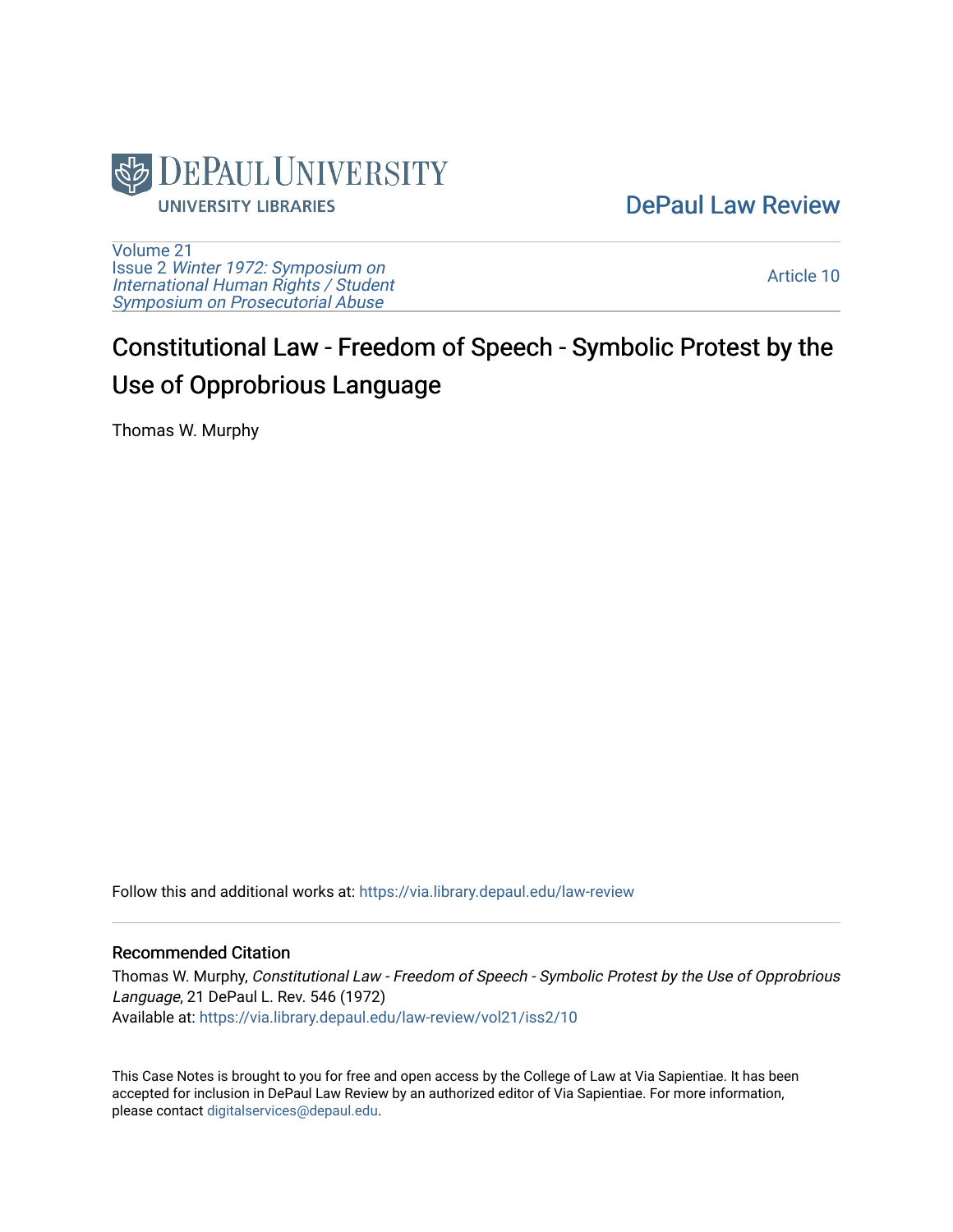## **CONSTITUTIONAL** LAW-FREEDOM OF SPEECH-SYMBOLIC PROTEST BY THE **USE** OF OPPROBRIOUS LANGUAGE

On April 26, 1968 Paul Cohen appeared in a Los Angeles County Courthouse wearing a jacket bearing the words "Fuck the Draft." He entered the courtroom, removed his jacket, and held it folded over his arm. A police officer, who had seen the jacket, sent a message to the judge requesting that Cohen be held in contempt of court, but the judge declined and returned a message informing the officer of his refusal. Cohen, then entering a corridor where women and children were present, was arrested by the officer. He was convicted in the Los Angeles Municipal Court and sentenced to thirty-days imprisonment, for willfully disturbing the peace or quiet of any neighborhood or person by the use of offensive conduct.' The California Court of Appeals affirmed the conviction<sup>2</sup> and the Supreme Court of California declined review in a split decision. The United States Supreme Court granted certiorari on the basis of the constitutional questions presented and found that absent a more particularized and compelling reason for its actions, a state may not, consistently with the first and fourteenth amendments, make the simple public display of a single four-letter expletive a criminal offense. *People v. Cohen,* 403 U.S. 15 (1971).

It would seem that the facts indicated in *Cohen,* taken in and of themselves, pose merely a criminal misdemeanor problem and thus have negligible significance. However, the constitutional issues presented are highly significant, and the decision will carry a heavy impact upon subsequent

<sup>1.</sup> CAL. PENAL CODE § 415 (West 1970). The statute provides: "Every person who maliciously and willfully disturbs the peace or quiet of any neighborhood or person, by loud or unusual noise, or by tumultuous or offensive con threatening, traducing, quarrelling, challenging to fight, or fighting, or who, on the public streets of any unincorporated town, or upon the public highways in such unincorporated town, runs any horse race, either for a wager or for amusement, or<br>fire any gun or pistol in such unincorporated town, or use any vulgar, profane, or<br>indecent language within the presence or hearing of women and boisterous manner, is guilty of a misdemeanor, and upon conviction **by** any Court of competent jurisdiction shall be punished **by** fine not exceeding two hundred dollars, or **by** imprisonment in the County Jail for not more than **ninety** days, or **by** both fine and imprisonment, or either, at the discretion of the Court." It should be noted that Cohen was charged with disturbing the peace **by** tumultu- ous or offensive conduct and not for using vulgar or indecent language within the hearing of women and children.

<sup>2.</sup> People v. Cohen, **1** Cal. **App. 3d** 94, **81** Cal. Rptr. **503 (1969).**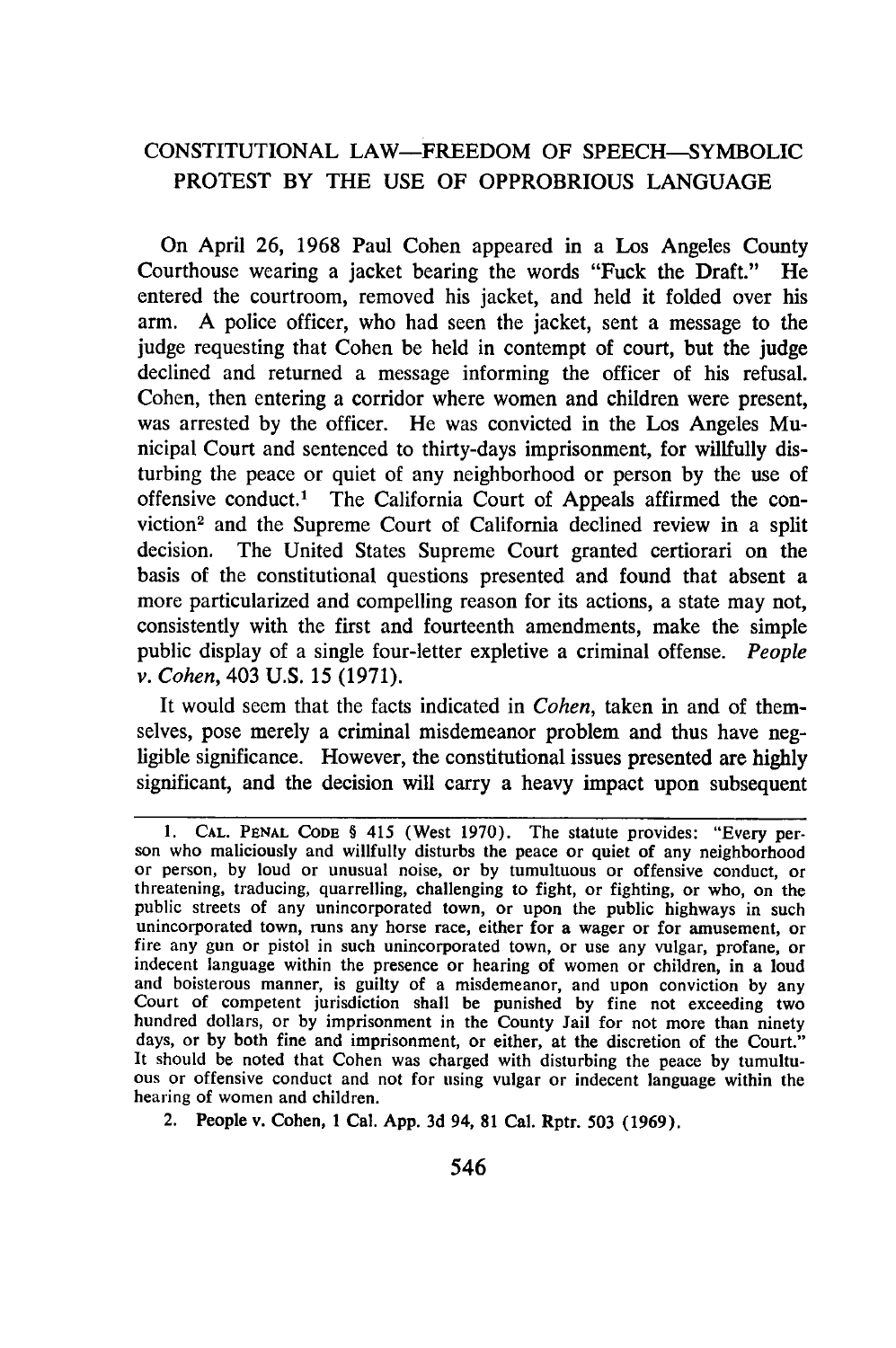first amendment cases. For the first time the Supreme Court has held that the use of opprobrious language, by itself, can play an essential part in the exposition of ideas and is, therefore, subject to first amendment protection. Further, the Supreme Court found that the only conduct involved in wearing such an inscription on a jacket is that of communication, which is pure speech.

Therefore, the purpose of this casenote is to present and analyze the major constitutional issues decided. This will be accomplished by a discussion of the general background and circumstances under which the case arose. Further, the effect of past decisions and possible future consequences and trends that will result from *Cohen* will be considered.

In laying a background, the first logical area of inquiry would be the law of early England. At common law, there were basically two types of breaches of the peace-actual breach of the peace, such as fighting and dueling, and constructive breach, which tended to make others break the peace, such as a challenge to fight.<sup>3</sup> The spoken word, when viewed in terms of common law breach of the peace, will fall in the latter category, in that it is the reaction of the hearer to the words spoken that will amount to an actual breach of the peace. Fundamental to a constructive breach is that the words must be spoken in an attempt to provoke a breach of the peace.<sup>4</sup> Opprobrious language, however, though a motive for a breach of the peace, did not tend immediately to the breach of the peace and, therefore, was not indictable at common law.<sup>5</sup>

The common law concept that abusive language was not indictable as a criminal offense was generally adopted in this country.6 The public peace was interpeted as "that sense of security and repose which is the right of every person under orderly government."<sup>7</sup> Mere words alone, no matter how offensive, could not amount to a breach of the peace, because actual or threatened violence is an essential element. The fact that the words used are either immoral or reprehensible is of no consequence,

**<sup>3.</sup>** 4 **BLACKSTONE, COMMENTARIES \*** 142; *see generally* 2 **ANDERSON,** WHARTON'S CRIMINAL **LAW & PROCEDURE** 655 (1957); Rush, *A Breach of the Peace by the Spoken Word,* 33 **CONN. B.J.** 114 (1959).

*<sup>4.</sup> Ex parte* Chapman, 4 AD. & E. 773, 111 Eng. Rep. 974 (1836); *Ex parte* Marborough, 5 Q.B. 955, 114 Eng. Rep. 1508 (1844).

*<sup>5.</sup> Ex parte* Chapman, *supra* note 4; *Ex parte* Marlborough, *supra* note 4; Regina v. Langley Holt, K.B. 654, **90** Eng. Rep. 1261 (1728); *see generally 1* **RUSSELL,** CRIME 205 (9th ed. 1936).

*<sup>6.</sup> E.g.,* Fischbach v. Ohio State Racing Commission, 76 Ohio L. Abs. 540, 147 N.E.2d 258 (1955); State v. Steger, 94 W. Va. 576, 119 S.E. 682 (1923); St. Louis v. Slupsky, 254 Mo. 309, 162 S.W. 155 (1914); State v. Schlottman, 52 Mo. 164 (1873).

<sup>7.</sup> State v. Steger, *supra* note 6, at 580, 119 S.E. at 683.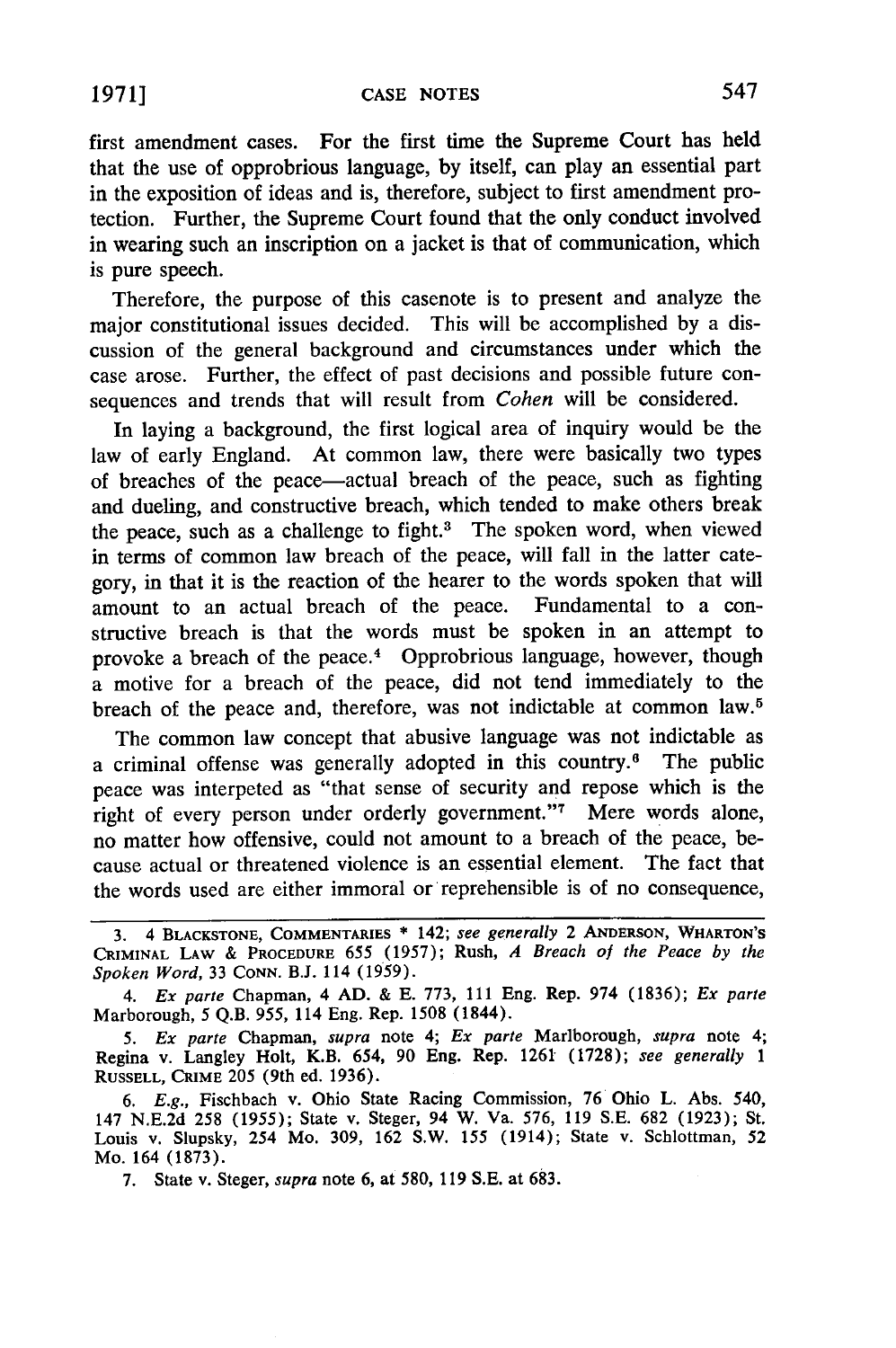absent an incitement or immediate threat of violence.8 Whether abusive language was indictable at common law is no longer an important issue. Statutes, varying in their general format, were passed in virtually every jurisdiction that rendered the use of abusive language a criminal offense.<sup>9</sup> They include breach of the peace, disorderly conduct, vagrancy, or the separate offense of using offensive language. But all of these legislative enactments fall under the general category of crimes against the public peace. Further, the manner and circumstances in which the language is used may vary. Some statutes render the use of obscene language an offense if used in the presence of a girl or woman,<sup>10</sup> the opposite sex,<sup>11</sup> or a child.<sup>12</sup> Others condemn the use of such language in the presence of, addressed to, or within the hearing of another,<sup>13</sup> in public or a public place,  $14$  or anywhere.  $15$  Yet, others require that the language arouses

*9. See infra* notes 10-19.

**10. ALA.** CODE **ANN.** tit. 14 § 11 **(1958)** (separate offense); **CAL. PENAL CODE** § 415 (West **1970)** (breach of the peace); **GA.** CODE ANN. § 26-6303 **(1935)** (separate offense); **IDAHO** CODE § 18-6409 (1948) (disorderly conduct); IND. ANN. **STAT.** § 10-2801 (1956) (public indecency); MONT. REV. CODES ANN. § 94-3560 (1969) (disturbing the peace); NEB. REV. STAT. § 28-920 (1965) (separate offense); N.D. **CENT.** CODE tit. 12 § 21-06 (1960) (separate offense); OHIO REV. CODE ANN. § 2905.30 (Supp. 1969) (separate offense); S.D. COMPILED LAWS ANN. § 22-24-5 (1969) (separate offense).

11. MAss. GEN. LAWS ANN. ch. **272** § 53 (1970) (separate offense).

12. ARiz. REV. STAT. **ANN.** § 13-377 (1956) (disorderly conduct); IDAHO CODE § 18-6409 (1948) (disorderly conduct); **MONT.** REV. CODES ANN. § 94-3560 (1969) (disturbing the peace); N.D. **CENT.** CODE § 12-21-06 (1960) (separate offense); OHIO REV. CODE ANN. § 2905.30 (Supp. 1969) (separate offense) S.D. COMPILED LAWS ANN. § 22-24-5 (1969) (separate offense).

13. ARK. **STAT.** ANN. § 41-1412 (1964) (breach of peace); CONN. GEN. **STAT.** ANN. § 53-174 (1960) (breach of peace); FLA. **STAT.** ANN. § 877.03 (1965) (breach of peace); GA. CODE ANN. § 26-6303 (1935) (separate offense); KAN. **STAT.** ANN. § 21-950 (1964) (breach of the peace); MD. ANN. CODE art. 27 § 121 (1971) (breach of peace); N.H. REV. **STAT.** ANN. § 570:2 (1955) (separate offense); S.D. COMPILED LAWS ANN. § 22-24-5 (1969) (separate offense); TEX. PEN. CODE art. 482 (1952) (breach of peace); VA. CODE ANN. § 18.1-255 (1960) (Separate offense); WASH. REV. CODE ANN. § 9.68.040 (1961) (separate offense).

14. ARiz. REV. **STAT.** ANN. § 13-377 (1956) (disorderly conduct); DEL. CODE ANN. tit. 7 § 471 (1953) (disorderly conduct); HAWAII REV. LAWS § 759-1 (1968); IND. ANN. **STAT.** § 10-2801 (1956) (public indecency); IOWA CODE ANN. § 728.1 (1950) (separate offense); MD. ANN. CODE art. 27 § 121 (1971) (breach of peace); MAss. GEN. LAWS ANN. ch. 272, § 53 (1970) (separate offense); MICH. STAT. ANN. § 28.364 (Supp. 1971) (disorderly conduct); N.J. **STAT. ANN.** 2A:170- 29 (1971) (disorderly conduct); N.Y. **PENAL** LAW § 240.20 (McKinney 1967)

*<sup>8.</sup> See supra* note 6; *contra,* a few early cases held that abusive language was indictable at common law in that it was a gross violation of public decency and good morals. Davis v. Burgess, 54 Mich. 514, 20 N.W. 540 (1884); State v. Appling, 25 Mo. 315 (1857); Barker v. Commonwealth, 19 Penn. 412 (1852); Bell v. State, 1 Swan 42 (Tenn. 1851).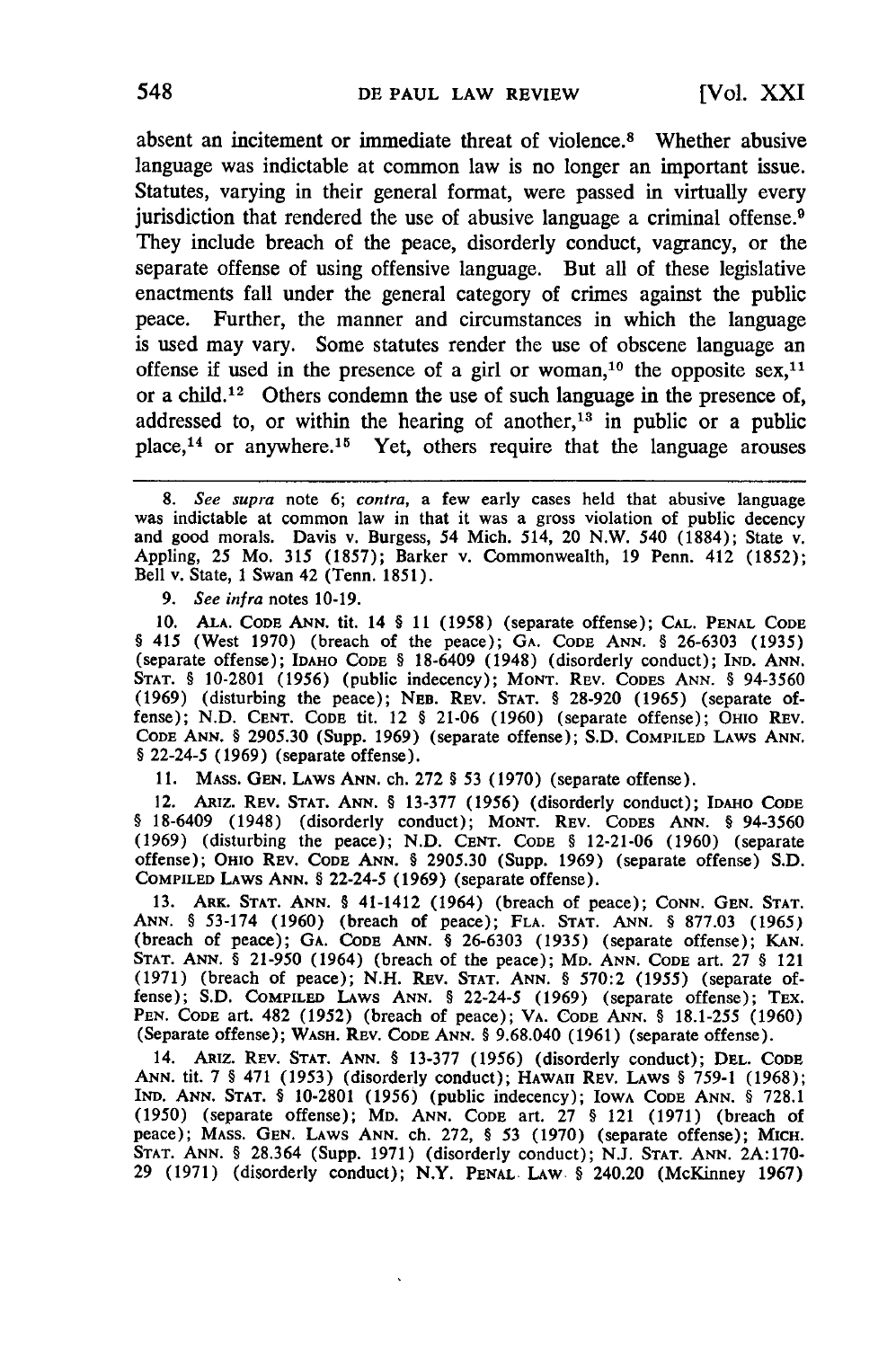**1971] CASE NOTES 549**

anger,<sup>16</sup> provokes,<sup>17</sup> or has a tendency to provoke<sup>18</sup> a breach of the peace. Finally, some merely provide for offensive or tumultuous behavior.<sup>19</sup>

In spite of the numerous divergencies in statutory language, the generalization may be made that these enactments are broad and all encompassing. The general assumption which impliedly follows is that there is no justification for the use of the language. In *Delk v. Commonwealth,20* a minister used certain abusive words in a sermon addressed to his congregation. The intended purpose of his sermon was to strike out against the sin of impurity. While Delk felt that the words chosen could best serve his design, the court held to the contrary, finding no possible excuse for the use of such language, in the pulpit or elsewhere; Delk's

(disorderly conduct); N.C. **GEN. STAT.** § 14-197 (1964) (separate offense); **N.D. CENT.** CODE § 12-21-06 (1960) (separate offense); ORE. REV. STAT. § 166.060 (1969) (vagrancy); R.I. **GEN.** LAws ANN. § 11-45-1 (Supp. 1970) (disorderly conduct); S.C. CODE ANN. § 16-558 (Supp. 1970) (disorderly conduct).

**15.** COLO. REV. STAT. ANN. § 40-8-1 (1964) (breach of peace); CONN. GEN. STAT. ANN. § 53-174 (1960) (breach of peace); FLA. STAT. ANN. § 847.05 (1965) (separate offense); IowA CODE ANN. § 728.1 (1950) (separate offense); KAN. STAT. ANN. § 21-950 (1964) (breach of peace); ME. REv. STAT. ANN. tit. 17 § 3953 (1965) (disorderly conduct); MICH. STAT. ANN. § 28.364 (Supp. 1971) (disorderly conduct); MINN. STAT. ANN. § 609.72 (Supp. 1971) (disorderly conduct); MISS. CODE ANN. § 2A:11-2089.5 (Supp. 1970) (breach of peace); Mo. STAT. ANN. tit. 41, § 562.240 (1953) (disturbing the peace); NEV. REV. STAT. § 203.010 (1967) (breach of peace); N.H. REv. **STAT. ANN.** § 570:3 (1955) (separate offense); N.M. **STAT. ANN.** § 40A-20-1 (Supp. 1971) (disorderly conduct); **OKLA.** STAT. ANN. tit. 21, § 1362 (Supp. 1970) (breach of peace); PA. STAT. ANN. tit. 18, § 4406 (1963) (disorderly conduct); R.I. GEN. LAws ANN. § 11-45-1 (Supp. 1970) (disorderly conduct); TENN. CODE ANN. § 39-1213 (Supp. 1970) (disturbing the peace); UTAH CODE ANN. § 76-59-9 (1953) (breach of peace); VT. STAT. ANN. tit. 13, § 1021 (1958) (breach of peace).

16. ARK. **STAT. ANN.** § 41-1412 (1964) (breach of peace); MINN. **STAT. ANN.** § 609.72 (Supp. 1971) (disorderly conduct).

17. **CONN. GEN. STAT. ANN.** § 53-174 **(1960)** (breach of peace); Ky. REv. **STAT.** § 437.020 (1962) (breach of peace); VA. CODE ANN. § 18.1-255 (1960) (separate offense).

18. S.D. COMPILED LAws ANN. § 22-13-7 (1969) (separate offense); VA. CODE ANN. § 18.1-255 **(1960)** (separate offense); Wis. **STAT.** ANN. § 947.01 **(1958)** (disorderly conduct).

**19.** COLO. REV. **STAT.** ANN. § 40-8-1 (1964) (breach of peace); **CONN. GEN. STAT.** ANN. § **53-174 (1960)** (breach of peace); **ILL. ANN. STAT.** ch. **38,** § **26-1** (Smith-Hurd **1970)** (disorderly conduct); **IND. ANN. STAT.** § **10-2801 (1956)** (public indecency); MICH. **STAT. ANN.** § **28.364** (Supp. **1971)** (disorderly conduct); **NEv.** REV. **STAT.** § **203.010 (1967)** (breach of peace); **N.M. STAT. ANN.** § 40A 20-1 (Supp. **1971)** (disorderly conduct); PA. **STAT. ANN.** tit. **18,** § 4406 **(1963)** (disorderly conduct); **TENN.** CODE **ANN.** § **39-1213** (Supp. **1970)** (disturbing the peace); **UTAH CODE ANN.** § **76-59-9 (1953)** (breach of peace); Wis. **STAT. ANN.** § 947.01 **(1958)** (disorderly conduct).

20. **166 Ky. 39, 178** S.W. **1129 (1915).**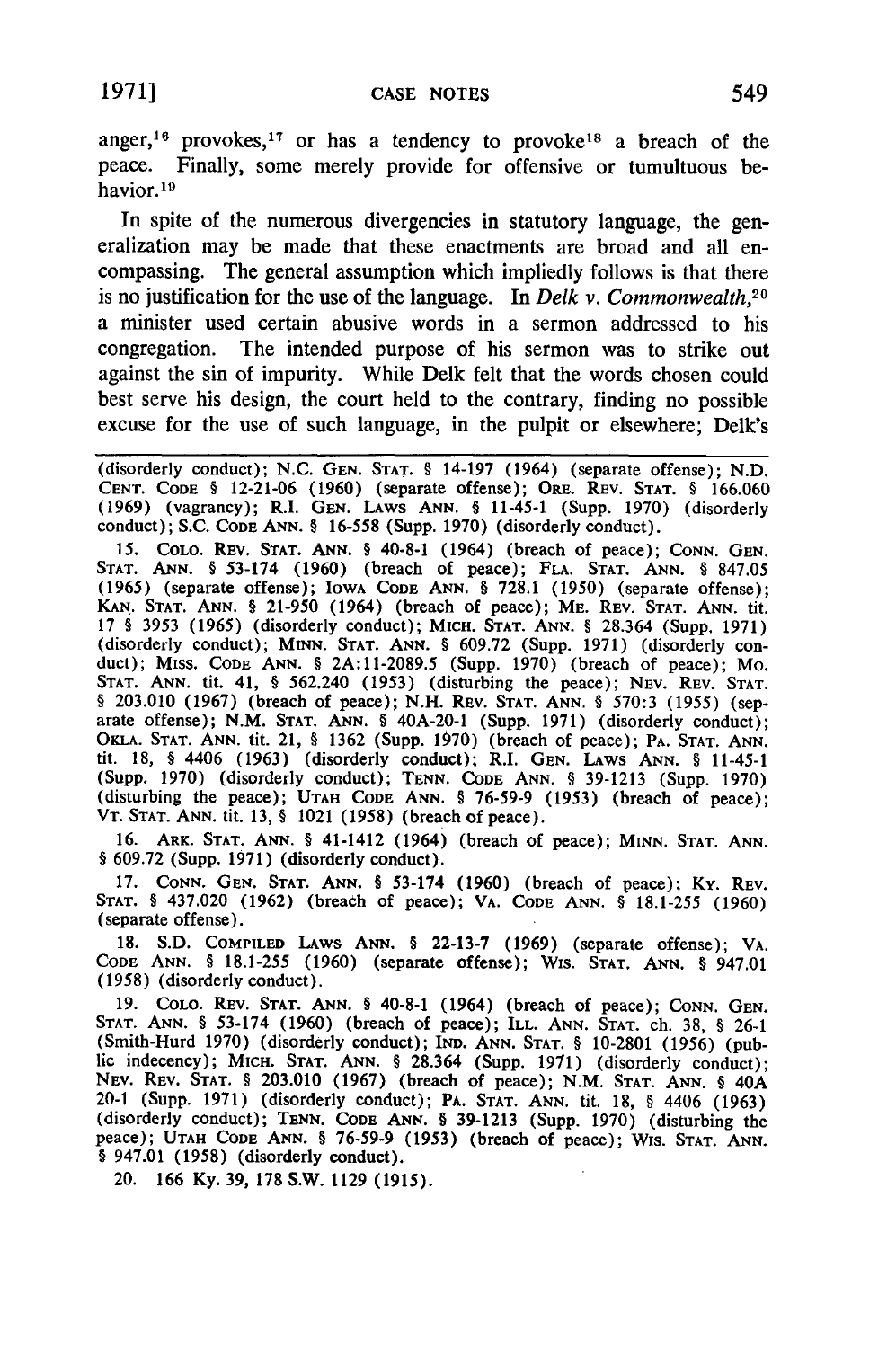excuse of merely rebuking the sin of impurity was wholly without justification. <sup>21</sup>

The concept relied upon in *Delk*—that abusive language is devoid of any redeeming values-permeates the justification for many convictions involving the use of abusive language. In the majority of cases, first amendment protection is not even asserted.<sup>22</sup> Yet, one must not overlook the fact that this type of legislation may render criminal, certain activities that are constitutionally protected. Justice Black has described disorderly conduct laws "as a meat-ax ordinance, gathering in one comprehensive definition of an offense a number of words which have a multiplicity of meanings, some of which would cover activity specifically protected by the First Amendment."<sup>23</sup> A similarly distasteful view of these statutes, encompassing crimes against the public peace, is brought out in a presidential task force report which describes these statutes as embracing "an excessively broad range of conduct, some of it dangerous, some merely annoying, some harmless, some constitutionally protected."<sup>24</sup>

The generality of these statutes permits a police official to exercise broad discretionary power, and accounts for more arrests than any other crime except drunkenness.<sup>25</sup> Despite the large number of arrests, there is relatively little appellate review. A study conducted in New York reveals that although there were over 70,000 disorderly conduct arraignments in 1957 alone, only approximately 150 reported opinions have been handed down since the enactment of the statute in 1923.<sup>26</sup> This looseness, which envelops these laws, gives the police a virtual charter of authority on the streets, which is often used against various subculture groups within the population. $27$ 

Thus, against the background of a crime that did not exist at common law, but evolved by the enaction of broad statutes tending to include constitutionally protected interests, the issues presented in the *Cohen* case find their relevance. Cohen's constitutional contention was that his con-

 $\mathcal{L}$ 

<sup>21.</sup> *Id.* at 47, 178 S.W. at 1132.

<sup>22.</sup> *See, e.g.,* Chaplinsky v. New Hampshire, 315 U.S. 568 (1942); Williams v. District of Columbia, 227 A.2d 60 (C.A.D.C. 1967). *See generally* **CHAFEE,** FREE **SPEECH IN THE UNITED STATES** 149 (1954); 2 **ANDERSON, WHARTON'S** CRIMINAL **LAW AND** PROCEDURE 655-682 (1957); Annot., 48 A.L.R. **83 (1927).**

<sup>23.</sup> Gregory v. Chicago, 394 U.S. **111, 118 (1969)** (concurring opinion).

<sup>24.</sup> **PRESIDENT'S** COMMISSION **ON LAW ENFORCEMENT AND ADMINISTRATION OF JUSTICE, TASK FORCE REPORT: THE COURTS** 102 **(1967).**

**<sup>25.</sup>** *Id.*

<sup>26.</sup> *Id.*

<sup>27.</sup> *Id.* at 103-4.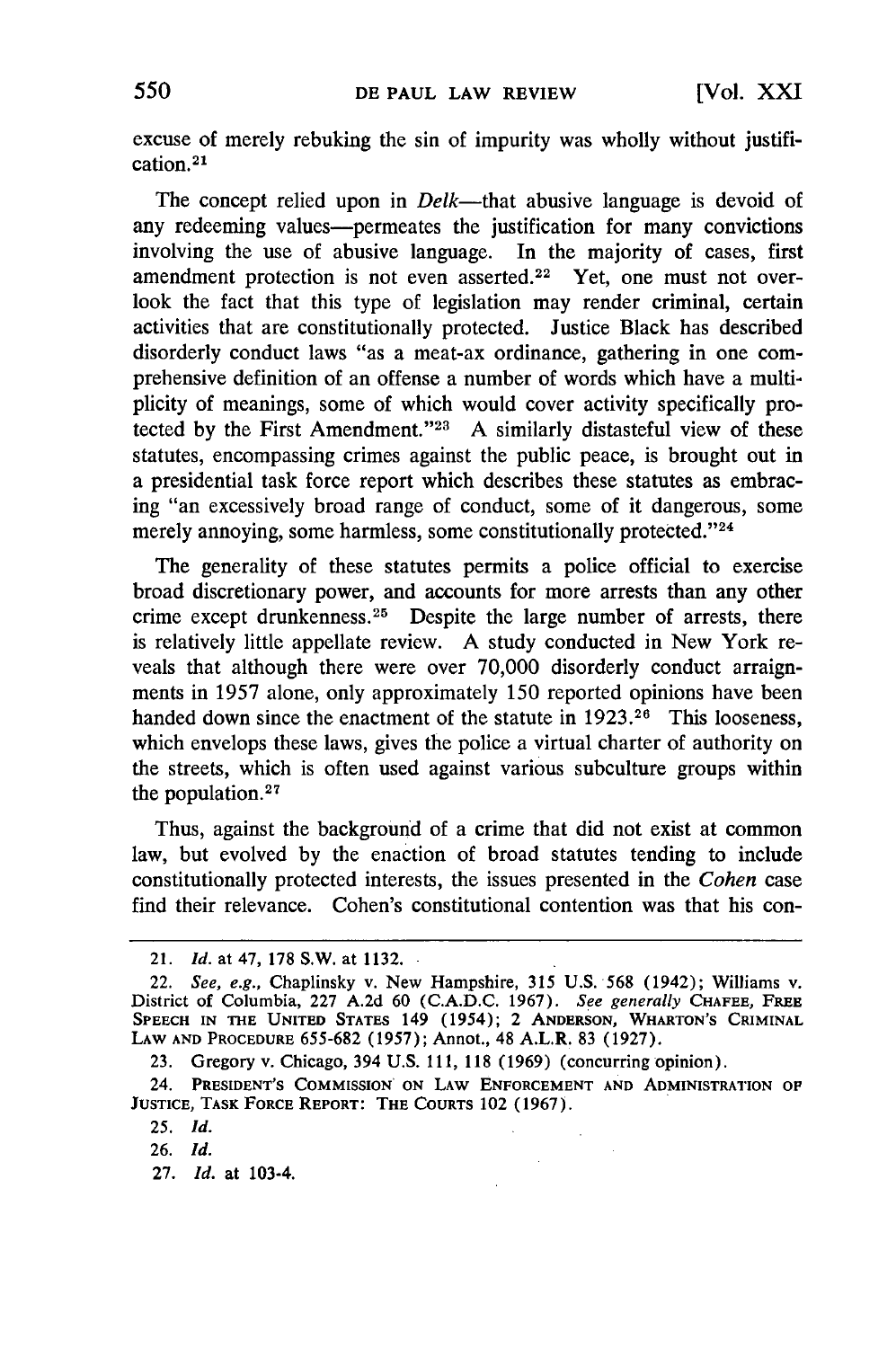viction for displaying distasteful words violated his right to free speech. <sup>28</sup> While freedom of speech is a fundamental right protected by the Constitution, this safeguard does not extend to every form of utterance.<sup>29</sup> In *Chaplinsky v. New Hampshire,30* which illustrates this principle, the petitioner was distributing literature of the Jehovah Witnesses on a street corner while denouncing all other religions. A crowd gathered and a minor disturbance resulted. The police, fearful that a larger disturbance would materialize, led Chaplinsky away but did not place him under arrest. While leaving the area, Chaplinsky called the marshall "a God damned racketeer" and "a damned Fascist" and said, "the whole government of Rochester are Fascists or agents of Fascists."<sup>31</sup> He was convicted under a breach of the peace statute although he claimed free speech protection. The Supreme Court, in affirming his conviction, laid down in dictum what is frequently quoted as law:

There are certain well-defined and narrowly limited classes of speech, the prevention and punishment of which have never been thought to raise any Constitutional problem. These include the lewd and obscene, the profane, the libelous, and the insulting or "fighting" words-those which **by** their very utterance inflict injury or tend to incite an immediate breach of the peace. It has been well observed that such utterances are no essential part of any exposition of ideas, and are of such slight social value as a step to truth that any benefit that might be derived from them is clearly outweighed by the social interest in order and morality.<sup>32</sup>

By this statement, it would appear that the Supreme Court classifies obscene, profane, libelous and fighting words as not meritorious of constitutional protection.

The particular word chosen by Cohen to express his deep-seated views against the draft, although it is perhaps the most distasteful of its particular classification of words, does not fall into the category of obscenity.<sup>33</sup> This conclusion seems more than obvious. When the *Roth* standard<sup>34</sup> is ap-

- 30. *Supra* note 22.
- 31. Chaplinsky v. New Hampshire, *supra* note 22, at 569.
- 32. Chaplinsky v. New Hampshire, *supra* note 22, at 571-72.
- 33. Cohen v. California, 403 U.S. 15, 20 (1971).

34. Roth v. United States, 354 U.S. 476, 489 (1957). The test handed down for obscenity is "whether to the average person, applying contemporary community standards, the dominant theme of the material taken as a whole appeals to prurient interest." The test, in part, requires that the material be lascivious in some way.

<sup>28.</sup> U.S. CONST. amend. I.

<sup>29.</sup> *See* Adderley v. Florida, 385 U.S. 39, 48 (1966); Breard v. Alexandria, 341 U.S. 622, 642 (1951); Feiner v. New York, 340 U.S. 315, 321 (1951); Niemolko v. Maryland, 340 U.S. 268, 289 (1951) (concurring opinion of Justice Frankfurter); Kovacs v. Cooper, 336 U.S. 77, 88 (1949); Stromberg v. California, 283 U.S. 359, 368-69 (1931); Schenck v. United States, 249 U.S. 47, 52 (1919); Frohwerk v. United States, 249 U.S. 204, 206 (1919).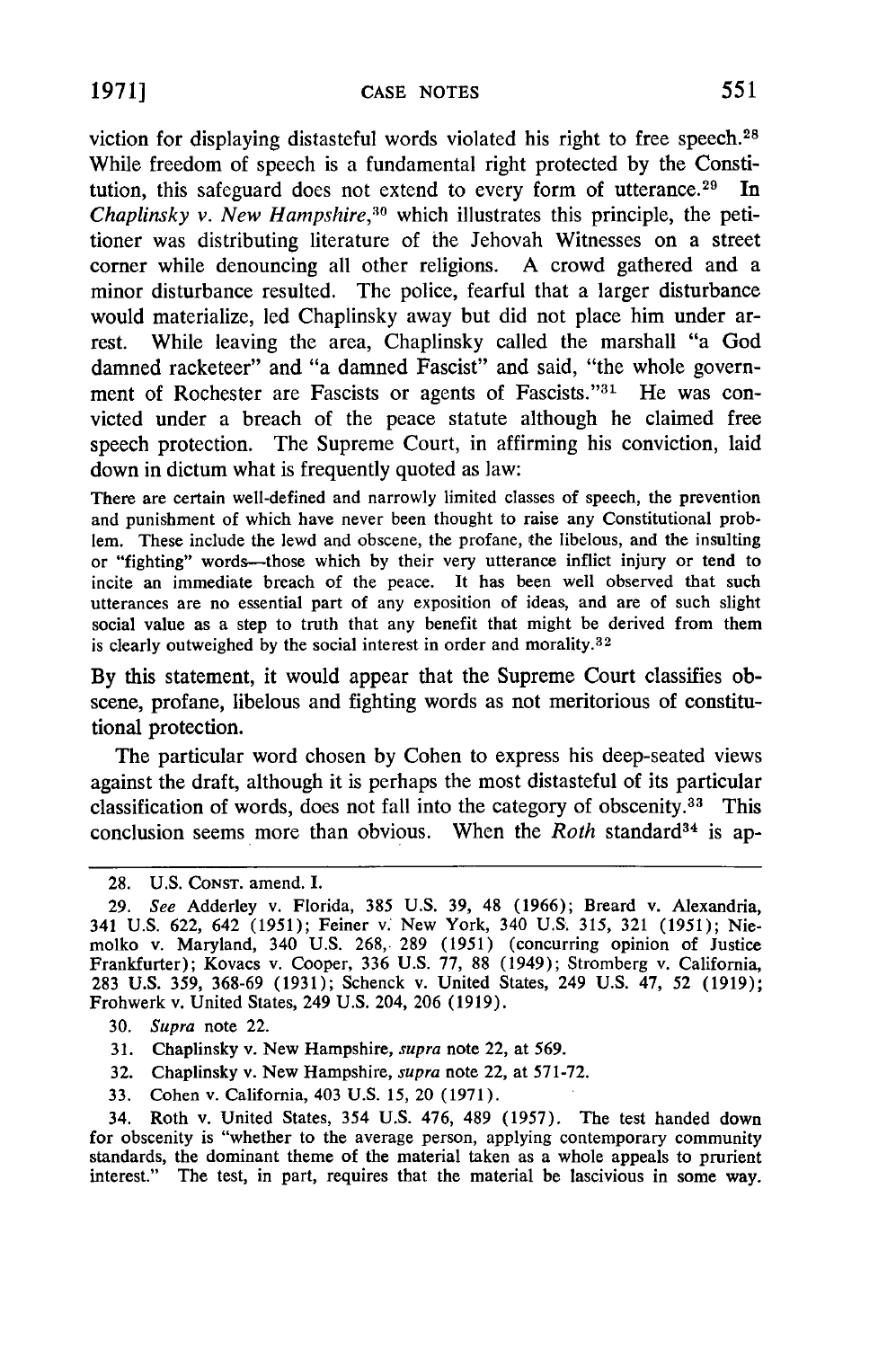plied, the choice of Cohen's expression could in no possible way be pruriently interesting. The court further excluded Cohen's epithet from the classes set out in *Chaplinsky* by holding that while the particular word used is often employed in a personally provocative fashion, the manner of its use distinguishes it from the traditional *fighting words*.<sup>35</sup>

*Fighting words* are generally of such a nature that when addressed to a group, they will bring about some sort of reprisal and, therefore, have fallen without the constitutional protection; this is due to their tendency to invite others to breach the peace. 36 The Supreme Court in *Beauharnais v. Illinois*,<sup>37</sup> employed this doctrine in upholding an Illinois criminal libel statute, proscribing conduct which downgrades any class of citizens because of their race, creed, or color. Beauharnais was arrested for passing out leaflets calling on the City of Chicago and its mayor to stop the invasion of white property by negroes, who he classified as depraved, unchaste, and unvirtuous citizens.<sup>38</sup> He argued, in his defense, that the statute violated his right to free speech. However, his conviction was affirmed, as his argument gave way to the principle that free speech is limited and does not protect those who would incite riots and breaches of the peace, in order to deprive others of their liberties. $39$ 

Cohen's statement was distinguished from the category of fighting words which cause an incitement to riot and breach of the peace, because it clearly was neither directed to the person of the hearer, nor could anyone who read the inscription have considered it as a personal insult.<sup>40</sup> The fact that using abusive language to express an idea will often create a hostile reaction is not, per se, a valid reason to suppress its use. Under our system of government, one of the main functions of free speech is to invite dispute. Speech may often be most effective when it induces a condition of unrest, creates dissatisfaction with conditions as they are, or

37. *Supra* note 36.

**38.** Beauharnais v. Illinois, *supra* note 36, at 252.

39. Beauharnais v. Illinois, *supra* note 36, at 261. This holding came subsequent to the court's discussion of the riots, killings, and other racial problems that had occurred in Illinois.

40. *Supra* note 33, at 20.

*<sup>35.</sup> Supra* note 33, at 20.

<sup>36.</sup> *See* Cohen v. California, *supra* note 33; Beauharnais v. Illinois, 343 U.S. 250 (1952); Chaplinsky v. New Hampshire, *supra* note 22. *But see* Terminiello v. Chicago, 337 U.S. **1** (1949), where a disorderly conduct charge was reversed, in that the ordinance permitted a conviction if the speech stirred people to anger and thus, invaded the province of free speech. *See* Cantwell v. Connecticut, 310 U.S. 296 (1940), where a statute that suppressed free views under the guise of conserving desirable conditions in the street was found to be unconstitutional.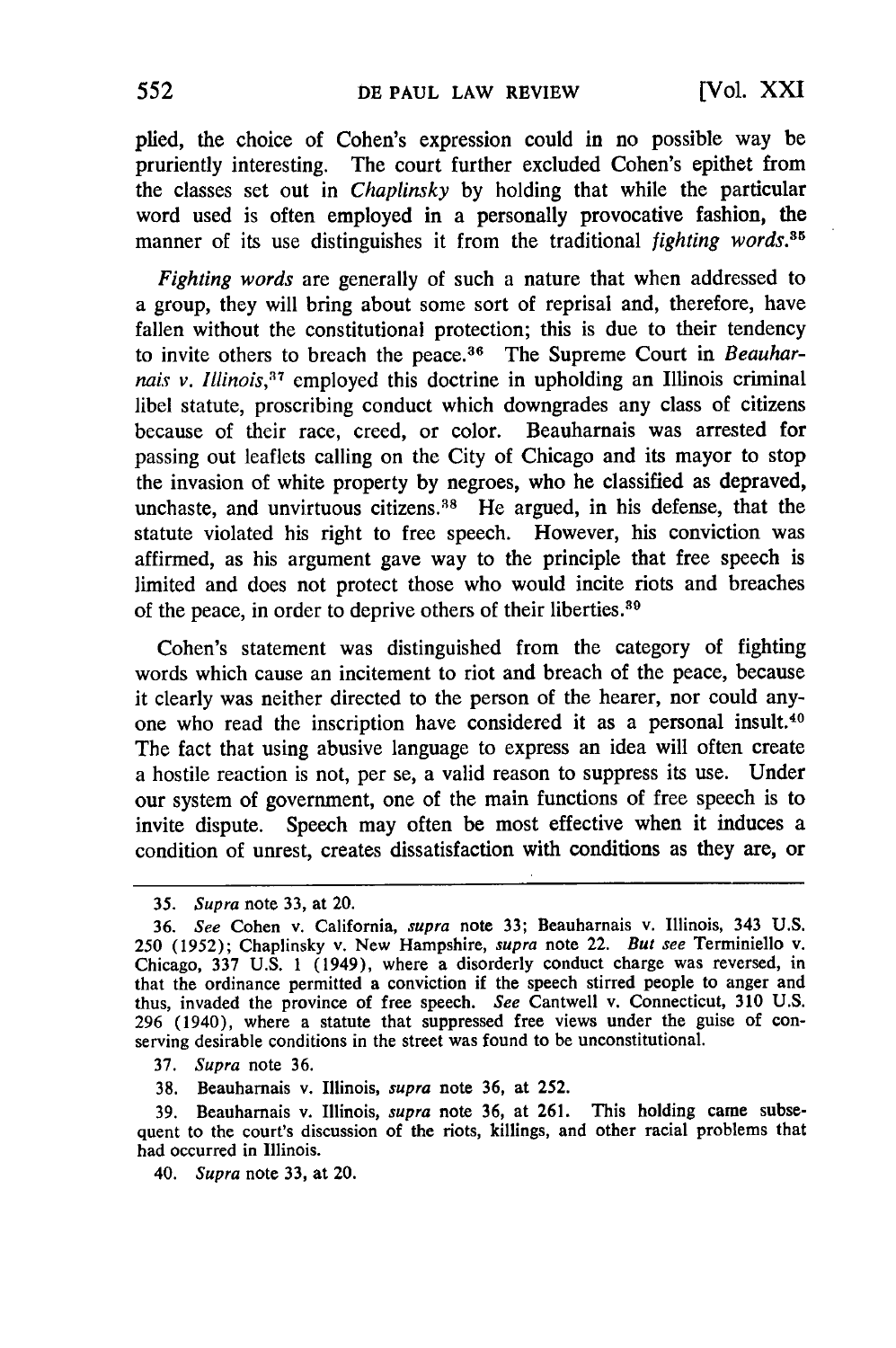even stirs people to anger.<sup>41</sup> Similarly, the fact that an agency of the federal government is under criticism, does not justify censoring the idea presented. The content of speech itself cannot be the basis of a conviction merely because the views presented are offensive to its hearers.<sup>42</sup>

The Supreme Court, in holding that offensive language alone does not lose its constitutional protection as speech, has in effect sounded the death knoll for the dictum laid down in *Chaplinsky.43* That there may be certain classifications of speech which, by their very utterance, are denied constitutional protection can be seriously questioned. In *New York Times v. Sullivan,<sup>44</sup>*libelous statements were granted first amendment protection because directed against a public official. The Alabama courts had granted recovery to the Montgomery Police Chief for a defamatory advertisement which appeared in the *New York Times;* however, the Supreme Court reversed the Alabama court because the law failed to provide safeguards for freedom of speech and press, required by the first amendment. 45 Although obscenity is not within the constitutional ambit of free speech or press, 46 recent obscenity cases have presented such a myriad of constitutional "stumbling blocks" that obscenity, in effect, occupies the same preferred position as free speech.<sup>47</sup> The granting of first amendment protection to the use of abusive language rounds off the dissipation of unprotected classes of speech. Clearly, after the *Cohen* decision, the denial of free speech protection cannot be based solely on the ability of the prosecution to characterize the defendant's statement as a particular form of expression denounced in *Chaplinsky.*

42. *See* Bachellar v. Maryland, 397 U.S. 564, 571 (1970); Street v. New York, 394 U.S. 576, 592 (1969); Niemotko v. Maryland, *supra* note 29, at 272 (1951); De Jonge v. Oregon, 299 U.S. 353, 365 (1937).

43. *Supra* textual quote indicated at *supra* note 32.

44. 376 U.S. 254 (1964).

45. *Id.* at 264, 270. The court stated that they considered the case within the concept that debate on public issues should be robust and uninhibited. Wide, open discussion may, at times well include unpleasantly sharp attacks on government and public officials. Because of this national commitment, a public official has to show actual malice, in order to recover on a libel action.

46. Roth v. United States, *supra* note 34, at 485.

47. *See* Stanley v. Georgia, 394 U.S. 557 (1969); Ginzburg v. United States, 383 U.S. 463 (1966); Mishkin v. New York, 383 U.S. 502 **(1966);** Times Film Corp. v. Chicago, 365 U.S. 43 (1961); Smith v. California, 361 U.S. 147 (1959).

<sup>41.</sup> Terminiello v. Chicago, *supra* note 36, at 4. *Accord,* Tinker v. Des Moines School Dist., 393 U.S. 503, **508** (1969); Edwards v. South Carolina, 372 U.S. 229, 238 (1963). *But see* Abrams v. United States, 250 U.S. 616 (1919); Schenck v. United States, *supra* note 29; Frohwerk v. United States, *supra* note 29, where circumstances such as war or a national emergency will have a decided effect on what can be said or printed. *Compare* Feiner v. New York, *supra* note 29, where the contents of the speech were designed to incite the listeners to go out and riot.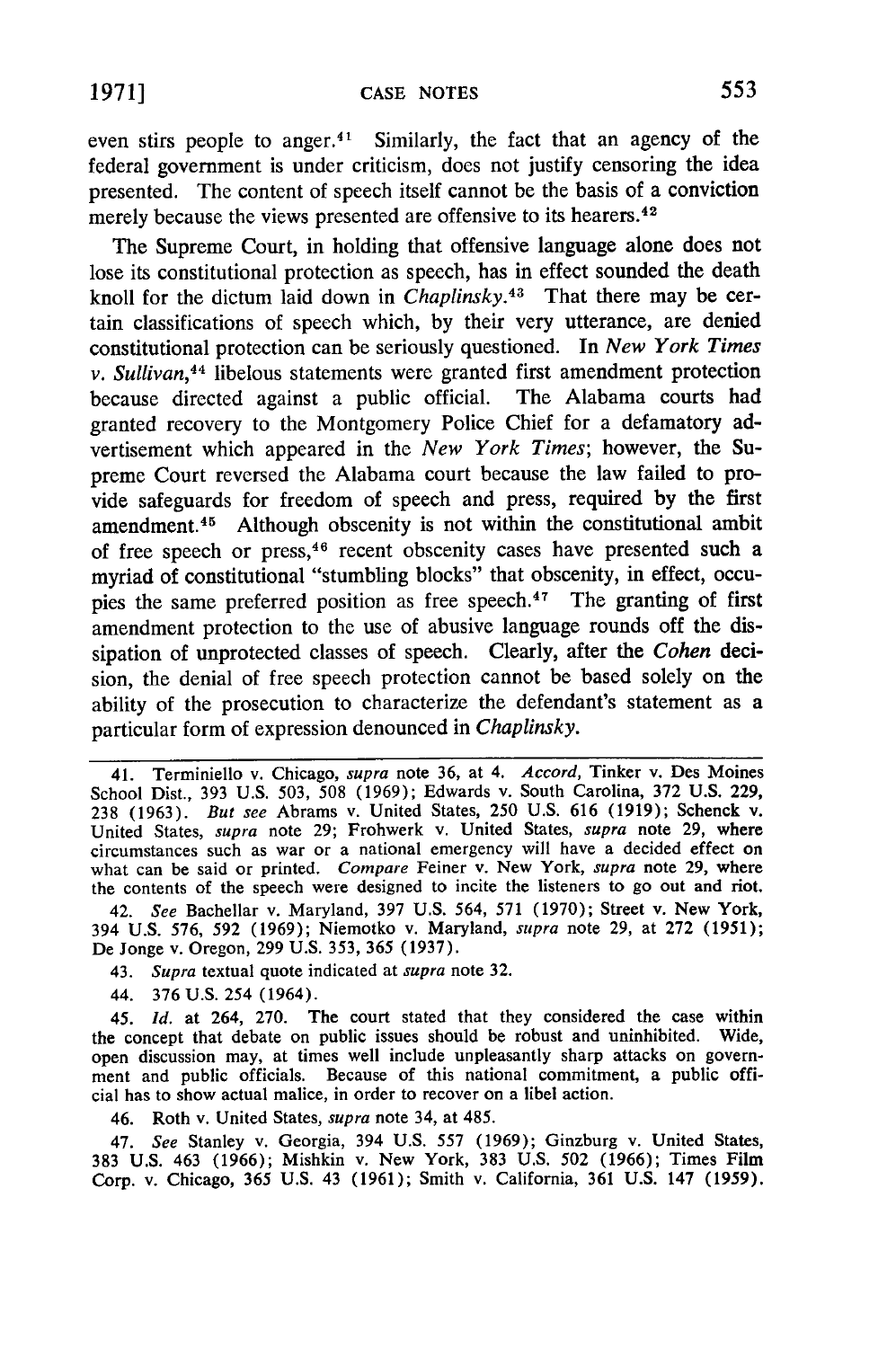Since opprobrious language per se is presently considered to be protected speech, a conviction for the use of a "four letter" word can stand only if some other conduct, not amounting to pure speech, is concommitant with the words. The mere fact that speech is involved does not give an act unbridled protection. 48 More often than not, when speech is involved, there is accompanying conduct such as the time, place, or manner in which the speech is uttered. It is against these added considerations that the state's interest in regulating may be sustained.

Since the prime effectiveness of speech is its power to criticize existing conditions and persuade others of a point of view, $49$  the free speech issue often arises in the area of protest for change. In order to achieve the desired result, the protestor must reach as wide an audience as is humanly possible. Obviously, the most logical forum for a large audience would be a place in which a mass of people could easily be gatheredthe streets, parks, highways and other public places. However, when a protest is moved into public places, it runs the risk of providing the state with those factors against which it may effectively legislate. For, while the right to protest through speech is constitutionally protected, the extent of such protection cannot possibly extend to all forms of conduct.<sup>50</sup>

In the *Cohen* case, the state unsuccessfully attempted to attack the conduct of wearing a jacket, containing an offensive statement against the draft, in a court room corridor where women and children were present by separating Cohen's conduct from his speech.<sup>51</sup> While it is difficult to untangle speech and conduct, a state may constitutionally prohibit conduct even though speech may be incidentally affected.<sup>52</sup> When conduct, as distinct from speech, is the subject of state regulation, the

*51. Supra* note 33.

52. Shuttlesworth v. City of Birmingham, 394 U.S. 147, 152 (1969); Cox v. Louisiana, *supra* note 50, at 562 (1965); Street v. New York, *supra* note 42, at 615 (1969) (dissent of Justice Fortas); United States v. O'Brien, 391 U.S. 367, 376 (1968). *Cf.* Walker v. City of Birmingham, 388 U.S. 307 (1967); Adderley v. Florida, *supra* note 29.

<sup>48.</sup> *See supra* note 29. *Cf.* Annot., 21 L. Ed. 2d 976 (1969); annot., 16 L. Ed. 2d 1053 (1966); annot., 11 L. Ed. 2d 1116 (1964).

<sup>49.</sup> *See supra* note 41.

<sup>50.</sup> Adderley v. Florida, *supra* note **29;** Cox v. Louisiana, **379** U.S. 559 (1965). In *Cox*, at 574, the court stated: "[T]he right of peaceful protest does not mean that everyone with opinions or beliefs to express may do so at anytime and at any place. There is a proper time and place for even the most peaceful protest and a plain duty and responsibility on the part of all citizens to obey all valid laws and regulations." The court proceeded to state that there are also requirements for laws to be drawn so that people have fair warning as to what is illegal.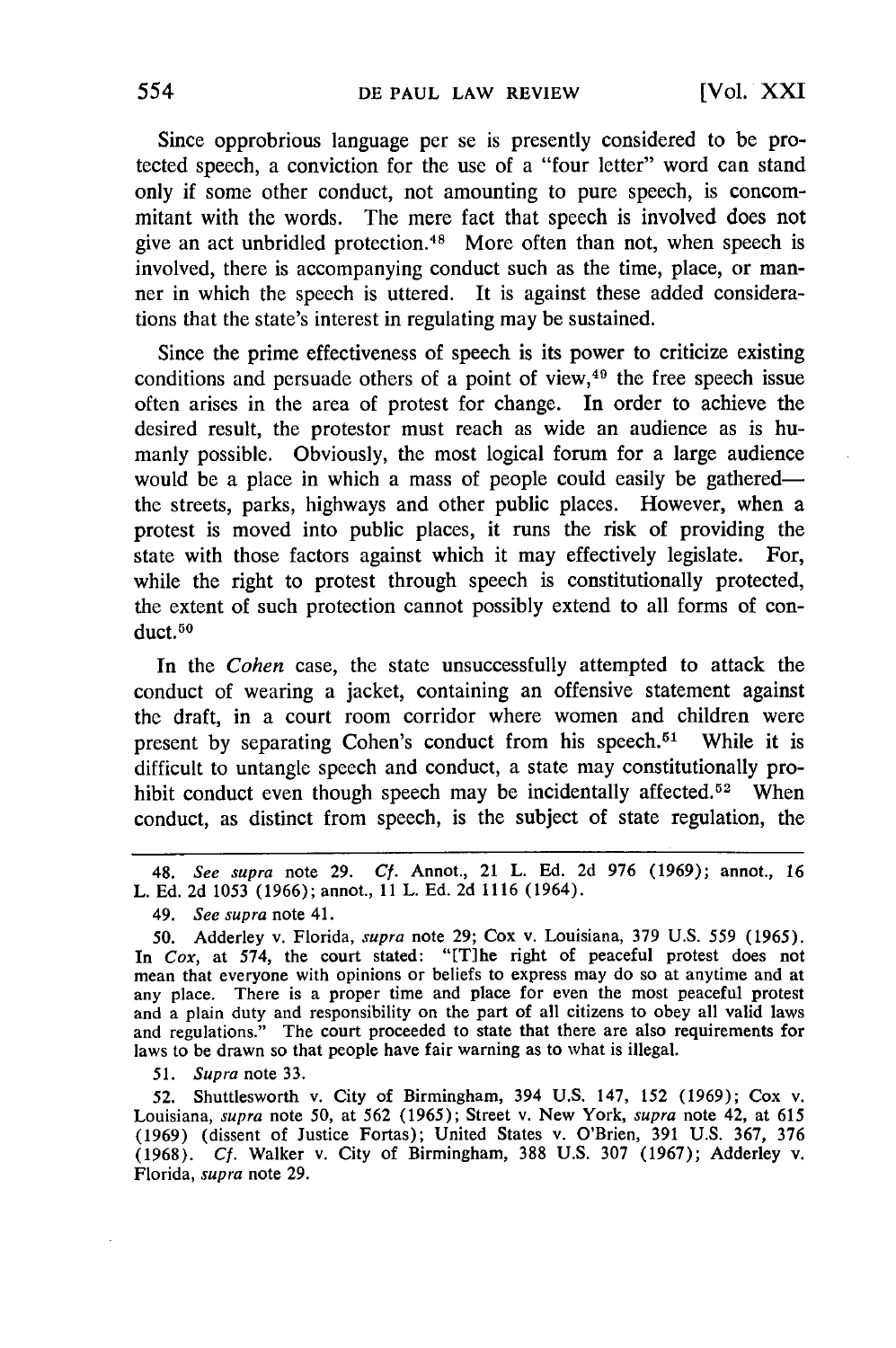free speech issues are minimal. Therefore, as in *Cohen,* states have attempted to legislate against conduct, indirectly oppressing unpopular and offensive speech under the guise of punishing conduct.<sup>53</sup> However, when the conduct is such that it becomes indistinguishable from speech as a form of expression, the courts have faced a dilemma; this is the problem presented to the Court in *Cohen.*

Conduct was first recognized as having the quality of becoming so intertwined in speech as to become the expression itself in *Stromberg v. California.54* Stromberg, a member of the Young Communist League, worked as a supervisor of a summer camp for children. She taught children class-consciousness and that the workers of the world were all brothers. Because Stromberg directed the children daily in the raising of a red flag (that of the U.S.S.R. and the Communist Party of the United States) and the recital of a worker's pledge of allegience, she was convicted of violating a state statute which prohibited the display of a red flag as an emblem of opposition to organized government. Stromberg claimed that the state statute was unconstitutional by reason of the first amendment. The Supreme Court reversed her conviction upon the ground that it violated free political discussion. A statute, which on its face would punish one who tried to avail himself of this right, cannot constitutionally stand. 55

53. It should be noted that merely because the state is able to separate con- duct from speech, it does not necessarily follow that a conviction will be sustained. For a general discussion of the tests the Supreme Court use, *see* Emerson, *Toward* where conduct has been separated from speech, *see* Bachellar v. Maryland, 397 U.S. 564 (1970) (demonstrating outside induction center); Gregory v. Chicago, *supra* note 23 (march through streets); Shuttlesworth v. City of Birmingham, *supra* note 52 (demonstrating in street); United States v. O'Brien, *supra* note 52 (burning draft card); Adderley v. Florida, *supra* note 29 (trespass); Brown v. Louisiana, 383 U.S. 131 (1966) (silent protest in library); Edwards v. South Carolina, 372 U.S. 229 (1963) (protest outside courthouse); Walker v. City of Birmingham, *supra* courthouse); Cox v. New Hampshire, 312 U.S. 569 (1941) (parading in street); Thornhill v. Alabama, 310 U.S. 88 (1940) (picketing labor dispute); Kovacs v. Cooper, 336 U.S. 77 (1949) (sound amplifier); Saia v. New York, 334 U.S. 558 (1948) (sound amplifier); Breard v. Alexandria, *supra* note 29 (door to door solicitation); Martin v. Struthers, 319 U.S. 141 (1943) (distributing handbills door to door); Lovell v. Griffin, 303 U.S. 444 (1938) (distributing handbills in street).

*54. Supra* note 29.

55. Stromberg v. California, *supra* note 29, at 369. The court found the statute prohibiting the display of a red flag unconstitutional, because it prohibited a means of expressing a political view: "The maintenance of the opportunity for free political discussion to the end that government may be responsive to the will of the people and that changes may be obtained by lawful means, an opportunity essential to the se-<br>curity of the Republic, is a fundamental principle of our constitutional system. A statute which upon its face, and as authoritatively construed, is so vague and indefinite as to permit the punishment of the fair use of this opportunity is repugnant to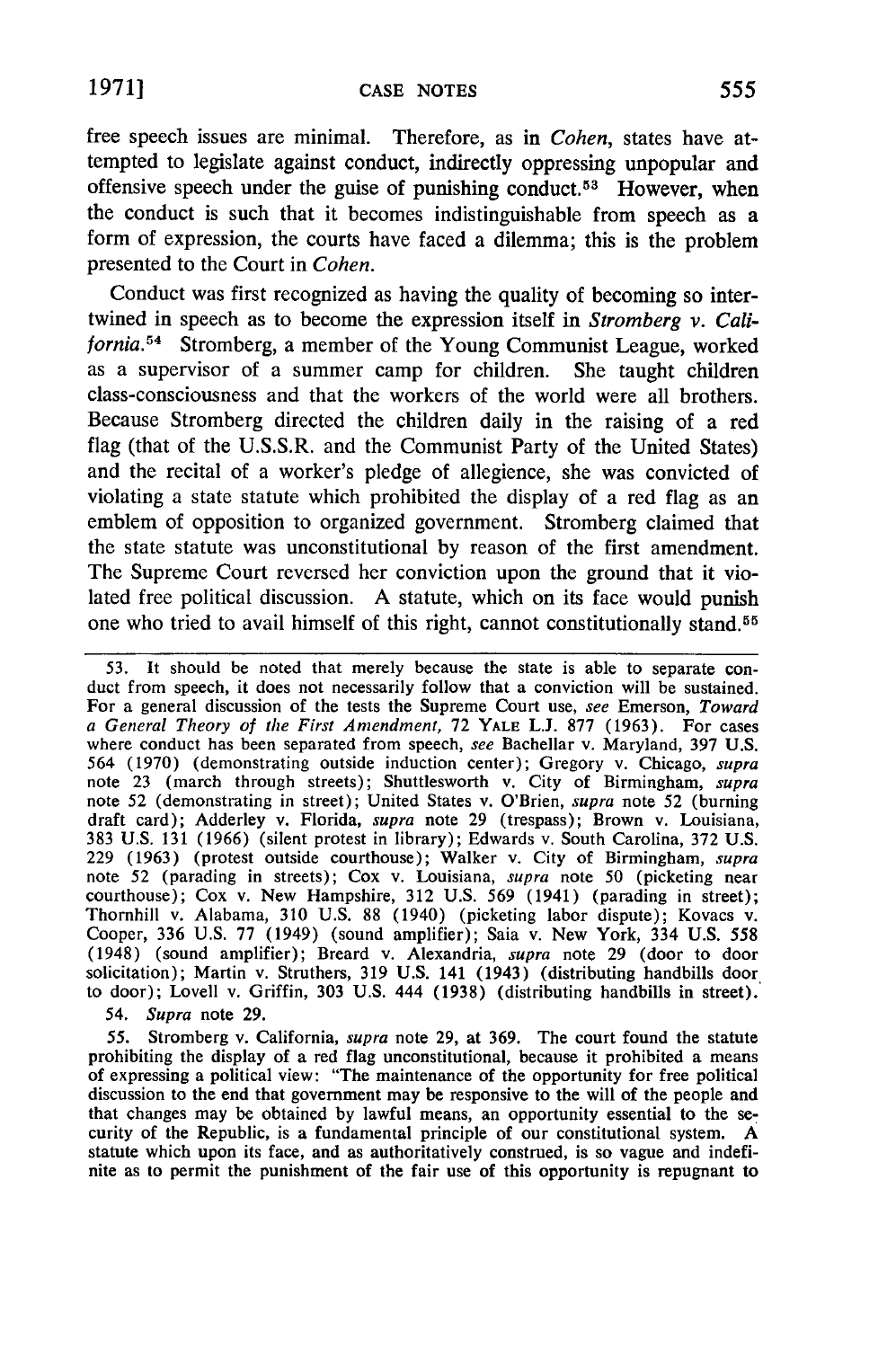Thus, *symbolic speech* was born in the Court's holding that a red flag can be a constitutional means of expressing one's political views.

The symbolic speech doctrine was carried one step further in *West Vir*ginia State Board of Education v. Barnette.<sup>56</sup> The defendant school board had adopted a resolution requiring school children to salute the flag and specifying that refusal to do so is insubordination. **A** group of Jehovah's Witnesses, contending that saluting a flag amounts to paying homage to an idol, obtained an injunction against its enforcement. The Court looked upon the mandatory requirement of saluting a flag as compelling the students to express a belief in violation of their first amendment rights:

There is no doubt that, in connection with the pledges, the flag salute is a form of utterance. Symbolism is a primitive but effective way of communicating ideas **.. .** A person gets from a symbol the meaning he puts into it, and what is one man's comfort and inspiration is another's jest and scorn.<sup>57</sup>

In upholding the plaintiffs' refusal to salute, the Court approved silence or inaction as a symbolic method of expressing views.

Although both the *Stromberg* and *Barnette* cases recognized that conduct can, under certain circumstances, be equivalent to speech, neither decision attempted to identify the point at which conduct became speech. The necessity for such a distinction is evidenced by *United States v.* O'Brien,<sup>58</sup> in which O'Brien had burned his selective service card before

56. **319** U.S. 624 (1943).

57. *Id.* at 632-33.

*58. Supra* note 52. The lack of a sufficient distinction for the time at which conduct becomes speech, has caused a diversity of problems in the lower courts. These problems have been aggravated by the statement in *O'Brien* at 376: "We cannot accept the view that an apparently limitless variety of conduct can be labeled 'speech' whenever the person engaging in the conduct intends thereby to express an idea." The courts have, on occasion, held certain conduct to be protected as symbolic speech. These decisions are generally void of any explanation for the fact that conduct is considered speech, other than the fact that it expresses an idea. **Cf.** Hill v. Lewis, **323** F. Supp. **55 (D.N.C. 1971)** (armbands); Crosson v. Silver, **319** F. Supp. 1084 **(D.** Ariz. **1970)** (burning flag); Korn v. Elkins, **317** F. Supp. **138 (D. Md. 1970)** (artistic representation of burning flag); Aguirre v. Tahoka Independent School Dist., **311** F. Supp. 664 **(N.D.** Tex. **1970)** (armbands); Reichenberg v. Nelson, **310** F. Supp. 248 **(D.** Neb. **1970)** (hair length); Westley v. Rossi, **305** F. Supp. **706 (D.** Minn. **1969)** (hair length); Leslie Tobin Imports, Inc., v. Rizzo, **305** F. Supp. **1135 (E.D.** Penn. **1969)** (buttons); Richards v. Thurston, 304 F. Supp. 449 **(D.** Mass. **1969)** (hair length); Einhorn v. Maus, **300** F. Supp. **1169 (E.D.** Penn. **1969)** (armbands); State v. Lundquist, - **Md. -, 278 A.2d 263 (1971)** (saluting flag). However, the questions that most frequently confront the courts are whether all communicative action is symbolic speech and whether all symbolic speech is protected. Further, the question of whether a person has, in

the guaranty of liberty contained in the Fourteenth Amendment." Thus, the court emphasized the importance of free political discussion.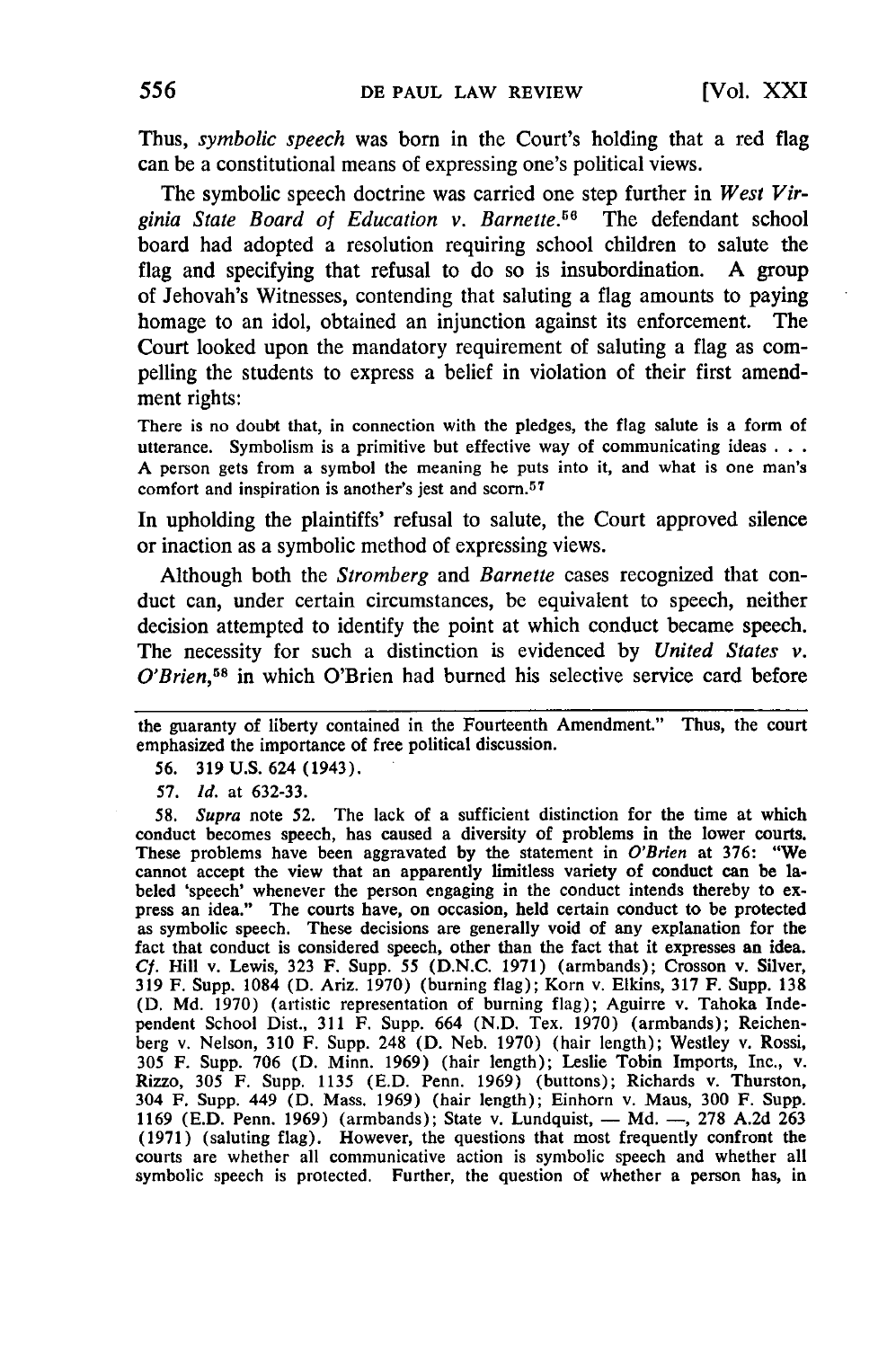a sizeable crowd, in order to influence others to adopt his anti-war beliefs. Indicted under a section of the Universal Training and Service Act, which prohibited knowing mutilation of one's registration card, O'Brien asserted as his defense that the statute was unconstitutional because it denied the right of freedom of expression. After a lengthy discussion of the history and purposes underlying a draft card law, the court found the conduct unrelated to O'Brien's expression.<sup>59</sup> The government interest involved is the efficient operation of the Selective Service System. The separate conduct for which O'Brien was convicted, was the destruction of his selective service card, which tended toward the disruption of the smooth functioning of that system, and as such, was separate and apart from any expression of anti-war views that the card burning may have symbolized.<sup>60</sup> From O'Brien it can be concluded that a government may regulate when the expression intended is not related to the conduct prohibited, and any incidental restrictions upon speech are minimal.<sup>61</sup>

fact, intended such conduct to operate as symbolic speech heightens the dilemma.<br>Generally, the courts have treated these problems by holding that such conduct was Generally, the courts have treated these problems by holding that such conduct was<br>not intended to be protected, or by assuming arguendo, that such conduct was<br>considered to be speech, and then by going on to show a suffic interest. *Cf.* United States v. Zink, 436 F.2d 1248 (8th Cir. 1971) (burning draft card); Banks v. Muncie Community Schools, 433 **F.2d 292** (7th Cir. 1970) (school symbols); Guzick v. Drebus, 431 F.2d 594 (6th Cir. 1970) (wearing<br>button in classroom); Baird v. Eisenstadt, 429 F.2d 1398 (1st Cir. 1970) (delivery of contraceptive); Richards v. Thurston, 424 F.2d 1281 (1st Cir. 1970) (hair length); United States v. Eberhardt, 417 F.2d 1009 (4th Cir. 1969) (mutilation of public records); United States v. Gutknecht, 406 F.2d 494 (8th Cir. 1969) (dropping draft card at marshall's feet); Zigmond v. Selective Service Local Board No. 16, **396 F.2d** 290 (1st Cir. 1968) (turning in draft card); United States v. Miller, 367 F.2d 72 (2nd Cir. 1966) (burning draft card); Press v. Pasadena Independent Stanley, 320 F. Supp. 852 (M.D. Penn. 1970) (hair length); Hernandez v.<br>School District Number One, Denver, Colo., 315 F. Supp. 289 (D. Colo. 1970) (black berets combined with disruptive conduct); Livingston v. Swanquist, 314 F. Supp. 1 (N.D. **I11.** 1970) (hair length); United States v. Ferguson, **302** F. Supp. 1111 (N.D. Cal. 1969) (flag burning); Koehl v. Resor, 296 F. Supp. 558 **(E.D.** Va. 1969) (nazi uniform); United States v. Berrigan, **283** F. Supp. **336 (D. Md.** 1968) (destroying draft files); Davis v. Firment, **269** F. Supp. 524 **(E.D.** La. 1967) (hair length); State v. Adams, **3** Wash. App. 849, 479 **P.2d** 148 (1971) (use of set net in salmon fishing); Kleijans v. Lombardi, **52** H. 427, **478 P.2d 320** (1970) (occupying office of university official); State v. Nelson, - Iowa -, 178 N.W.2d 434 (1970) (disrobing at sex education program); Scott v. Board of Ed., **U.F.** Sch. Dist. #17, Hicksville, 61 Misc. **333, 305** N.Y.S.2d **601** (1969) (female students wearing slacks). *See generally* Comment, **THE LEGALrrY OF DRESS CODES FOR STUDENTS, ET AL.,** 20 **DE PAUL** L. **REV.** 222, **229-231** (1971).

- 59. United States v. O'Brien, *supra* note **52,** at **377.**
- 60. United States v. O'Brien, *supra* note **52,** at 385-86.
- 61. United States v. O'Brien, *supra* note **52,** at **377.** According to *O'Brien, a*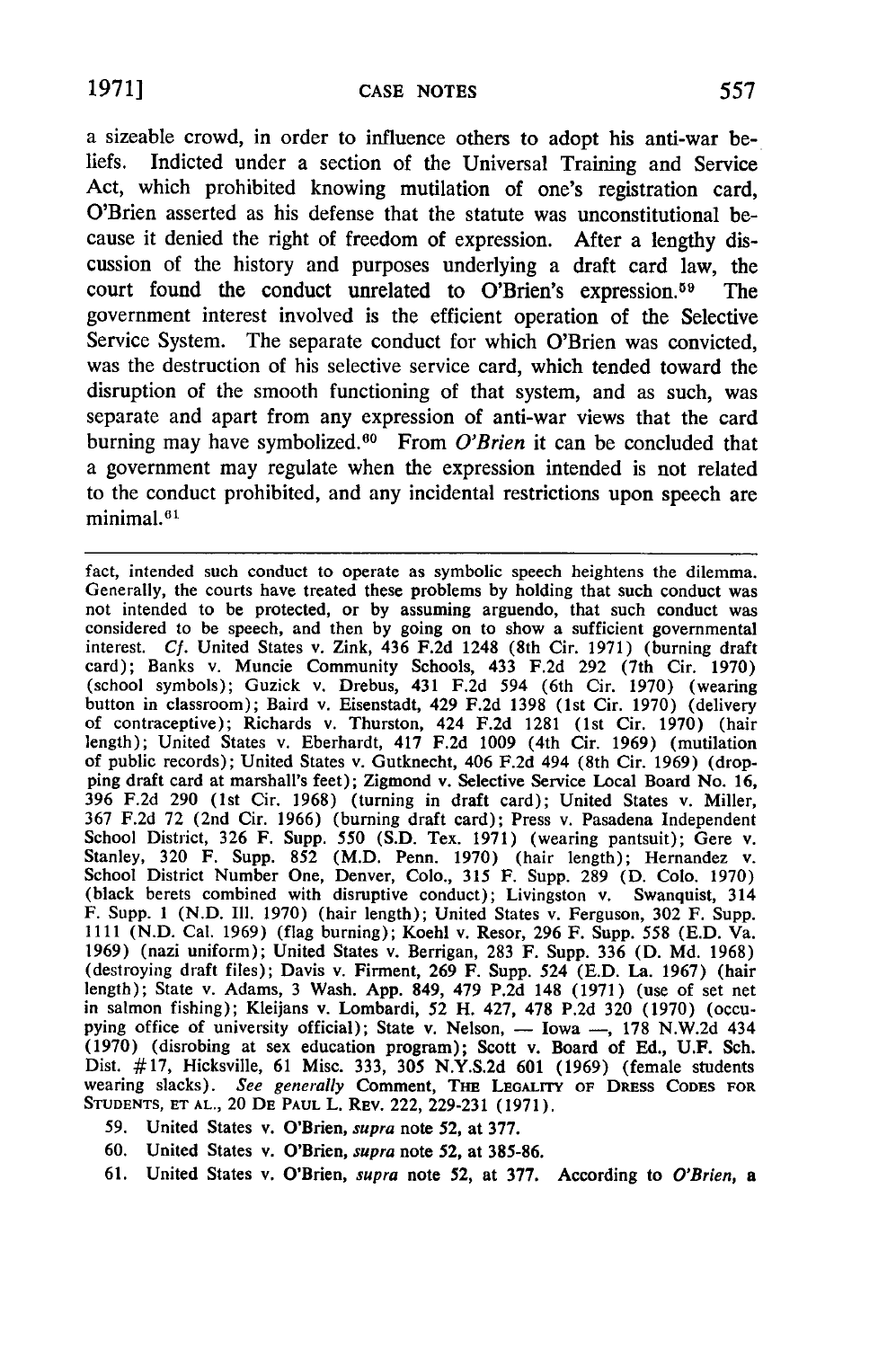A year after *O'Brien,* another protest against war **by** the use of symbolic conduct came before the Supreme Court in *Tinker v. Des Moines School District.62* The conduct involved in the *Tinker* case was the wearing of black armbands **by** a group of students, in order to publicize their objections to the war in Vietnam.<sup>63</sup> The decision to wear the armbands was made at a meeting attended **by** a group of adults and students. The various school officials became aware of the plan and adopted the policy that any student wearing a black armband would be asked to remove it. Refusal would be followed **by** suspension. The petitioner wore the armband, refused to remove it, and was suspended. A complaint was filed seeking an injunction, preventing further disciplinary action and nominal damages for the period in which the students were actually suspended.

The court held that the fact of wearing the armbands is entirely divorced from actual or potentially disruptive conduct and thus, is closely akin to pure speech. $64$  In order to justify the armband prohibition, school officials had the burden of proving that its actions were caused **by** more than a desire to avoid the unpleasantness that accompanies an unpopular viewpoint.<sup>65</sup> The decision laid down in *Tinker* raised a question with regard to the rationale of the court's holding in *O'Brien*.<sup>66</sup> Did the court oversimplify the free speech elements in draft card burning? One who burns his draft card does not intend to disrupt the Selective Service System. Instead, he is essentially concerned with the value of his act as an expression. Surely, one person's burning of his draft card would be literally devoid of destructive effect.<sup>67</sup>

Any logical basis of distinction between *O'Brien* and *Tinker* was further confused by *Street v. New York*<sup>68</sup> Hearing a news bulletin con-

- **63.** Tinker v. Des Moines School Dist., *supra* note 41.
- 64. Tinker v. Des Moines School Dist., *supra* note 41, at 505.
- **65.** Tinker v. Des Moines School Dist., *supra* note 41, at 509.
- **66.** United States v. O'Brien, *supra* note **52.**

**67.** Alfange, *Free Speech and Symbolic Conduct: The Draft Card Burning Case,* 1968 Sup. Ct. Rev. 1, 15 (1968). *Compare* Justice Black's dissent, Tinker v. Des Moines School Dist., *supra* note 41, at 514, where he feels that the record shows that the armbands took the other students' minds off their classwork and thus, disrupted the normal classroom process.

68. *Supra* note 42.

government regulation is justified if: (1) it is in the constitutional power of the government to regulate it; (2) it furthers an important or substantial government interest; **(3)** free speech is not related to the governmental interest; and (4) if any incidental restrictions fall upon free speech, they are no greater than what is essential to protect that interest.

**<sup>62.</sup>** *Supra* note 41.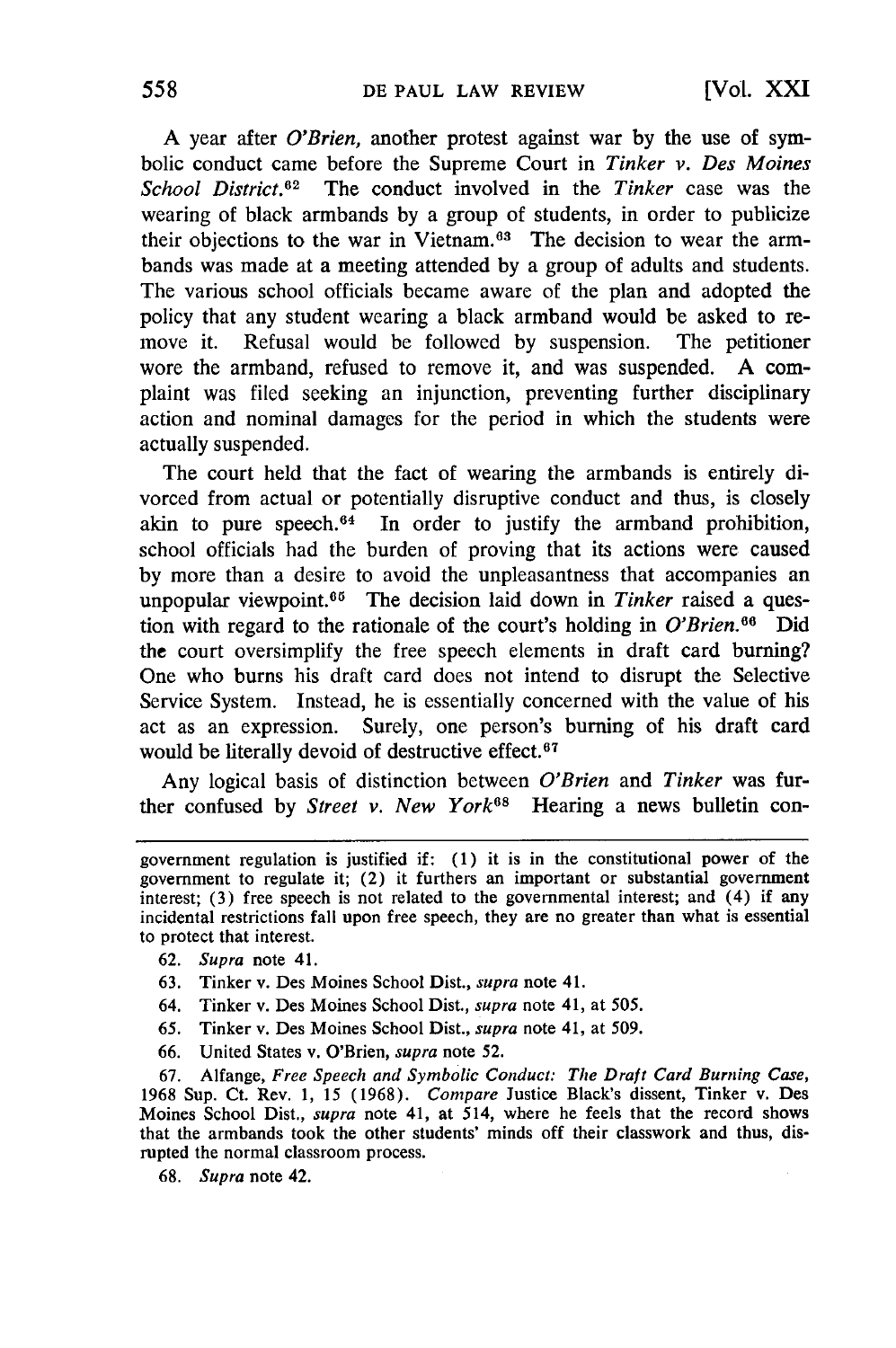cerning the shooting of civil rights leader, James Meredith, Street took an American flag to a street corner near his home and proceeded to burn it. A small crowd had gathered and he told them, "We don't need no damn flag . . **.** If they let that happen to Meredith, we don't need an American flag."<sup>69</sup> Street was arrested and convicted under a statute proscribing the casting of contempt by acts or words upon any American flag. Street claimed as his defense that his act was performed as a means of expressing his right to free speech. In reversing his conviction, the Supreme Court, under a tortured reading of the legal posture within which the case arose, decided that the indictment may have been for the words he uttered. Since he could not be punished for the words spoken, the Court ruled that there was no reason to decide whether he could have been punished for burning the flag.<sup>70</sup> In comparing the *Street* decision with that in *O'Brien* and *Tinker,* one can only conclude that the area of symbolic speech is indeed one of uncertainty.

*Cohen v. California71* was the next decision handed down in the symbolic conduct area, but it also failed to enunciate a definitive standard as to when conduct becomes speech. Between the time of the *Cohen* and *Street* decisions, Justice Harlan, in a concurring opinion to a *per curiam* decision.<sup>72</sup> recognized the need for some substantial standard:

The court has, as yet, not established a test for determining at what point conduct becomes so intertwined with expression that it becomes necessary to weigh the State's interest in proscribing conduct against the constitutionally protected interests in freedom of expression.<sup>73</sup>

Because *Cohen* was the next full opinion to be handed down, the logical conclusion would be that it would contain some clarification of this test. But *Cohen* instead, by failing to do this, has only added haze to this already cloudy issue.

Cohen's conduct in wearing the jacket through the court's corridor was dismissed rather lightly. The court found that the only conduct involved was that of communication and, therefore, held it to be solely within the

71. *Supra* note 33.

72. Cowgill v. California, 396 U.S. 371 (1970). *See also* Schacht v. United States, 398 U.S. 58 (1970) where, in a *per curiam* opinion, the court reversed the conviction of petitioner who wore parts of an army uniform in a street skit, put on before an induction center, in order to show his dissent to the Viet Nam War. The court felt that a statute which allowed an actor to wear an army uniform in a play, only so long as it did not discredit the army, was a violation of free speech.

73. Cowgill v. California, *supra* note 71, at 372.

<sup>69.</sup> Street v. New York, *supra* note 42, at 579.

<sup>70.</sup> Street v. New York, *supra* note 42, at 594. *See generally* Comment, *Flag Desecration Under the First Amendment: Conduct or Speech,* 32 Ohio St. L.J. 119 (1971).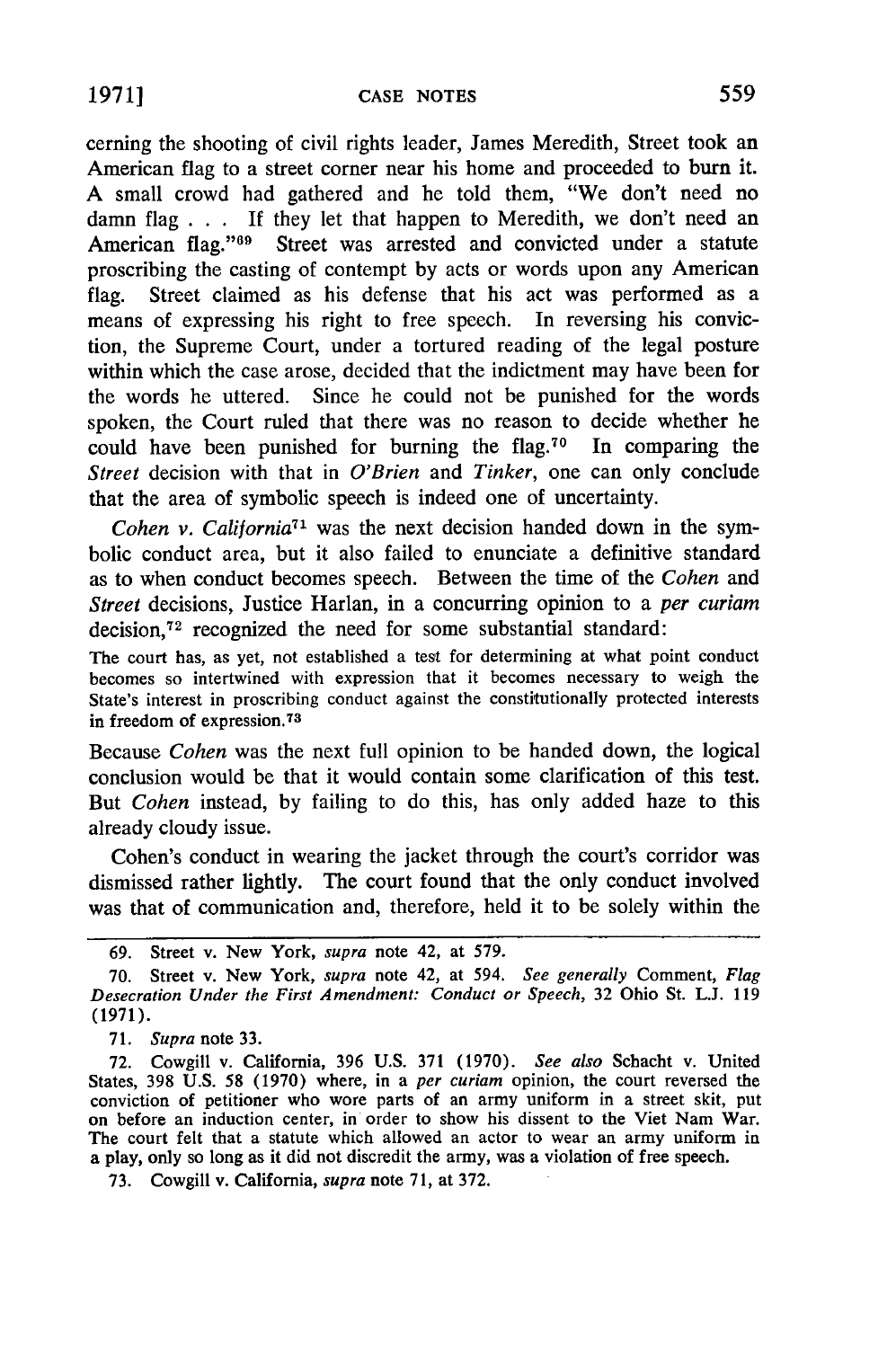purview of free speech.74 In a sense the *Cohen* decision is as oversimplified as *O'Brien.* Was not the disruption in the courthouse, caused by the presence of Cohen and his jacket, of greater proportion than that caused to the Selective Service System by the burning of a solitary draft card? For what reason was the conduct, relied upon in the lower court, dismissed so readily as pure speech, without an attempt to delineate the point at which conduct becomes speech? The only logical interpretation of the *Cohen* decision is that the background of the case weighed heavily in its final outcome. <sup>75</sup>

In conclusion, the *Cohen* decision has had a dual effect. In one area it enhanced the importance of freedom of speech, by granting first amendment protection to the use of opprobrious language. It further recognized that there may be an inherent value in the exposition of ideas in such language. The best example of this proposition is a California appellate decision which relied on *Cohen.* There, the defendant displayed a poster in the rear of his automobile reading "Fuck War." In commenting on its redeeming social importance, the court stated: **"[I]n** its condemnation of war, petitioner's language—whatever its bad taste might reasonably be deemed a condemnation of what some view as mankind's greatest 'obscenity'."<sup>76</sup>

In the wake of *Cohen,* the proliferation of buttons, T-shirts, bumper stickers, and the like, bearing distasteful inscriptions is highly probable. What may add shock value to today's protestors may also cause the disruption of courts, schools, libraries, and other public buildings. To protect against abuses, statutes with more specific language will have to be enacted to deal with the disruption, rather than the offensive nature of the language.

The second effect of *Cohen,* is that the Court's refusal to establish a formula as to when conduct becomes speech, has made the state legislators' task even more arduous. Without a strict standard to employ as a guideline, the legislators' problem in drafting statutes indirectly and incidentally affecting speech is perplexing, if not impossible. When may *conduct plus speech* be constitutionally prohibited? Within the framework of *Cohen, Tinker, O'Brien, et al.,* the legislators are unable to answer this difficult question.

Perhaps the Court's failure to enunciate a standard for regulating *conduct plus speech* may be explained by the fact that *Cohen* is a very

*<sup>74.</sup> Supra* note 33, at 18.

*<sup>75.</sup> See* text at *supra* note **9.**

**<sup>76.</sup>** *In re* Richard Perlman, **18** Cal. **App. 3d 178, 95** Cal. Rptr. 599 (1971).